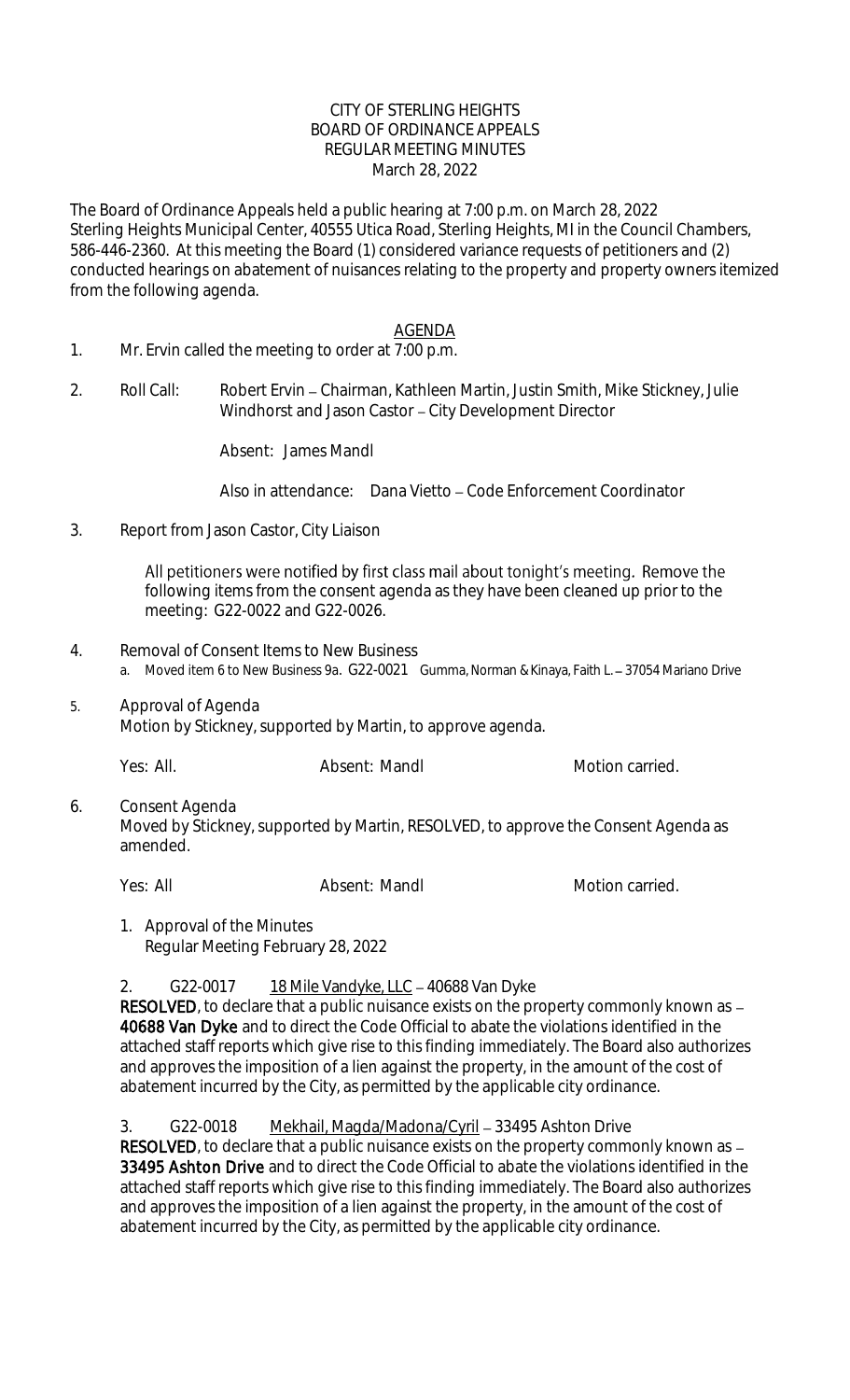4. G22-0019 Sherwood Plaza Properties, LLC - 4155 Fourteen Mile Road RESOLVED, to declare that a public nuisance exists on the property commonly known as -4155 Fourteen Mile Road and to direct the Code Official to abate the violations identified in the attached staff reports which give rise to this finding immediately. The Board also authorizes and approves the imposition of a lien against the property, in the amount of the cost of abatement incurred by the City, as permitted by the applicable city ordinance.

### 5. G22-0020 Campbell, Pamela - 5620 Plymouth Street

RESOLVED, to declare that a public nuisance exists on the property commonly known as -5620 Plymouth Street and to direct the Code Official to abate the violations identified in the attached staff reports which give rise to this finding immediately. The Board also authorizes and approves the imposition of a lien against the property, in the amount of the cost of abatement incurred by the City, as permitted by the applicable city ordinance.

### 6. G22-0023 Forman, Bryant - 41312 North Central Drive

RESOLVED, to declare that a public nuisance exists on the property commonly known as -41312 North Central Drive and to direct the Code Official to abate the violations identified in the attached staff reports which give rise to this finding immediately. The Board also authorizes and approves the imposition of a lien against the property, in the amount of the cost of abatement incurred by the City, as permitted by the applicable city ordinance.

#### 7. G22-0024 Store Master Funding VII, LLC/Lube Express of MI, Inc. - 33032 Dequindre Road

RESOLVED, to declare that a public nuisance exists on the property commonly known as -33032 Dequindre Road and to direct the Code Official to abate the violations identified in the attached staff reports which give rise to this finding immediately. The Board also authorizes and approves the imposition of a lien against the property, in the amount of the cost of abatement incurred by the City, as permitted by the applicable city ordinance.

# 8. G22-0025 Lin, Dan Dan - 43200 Gainsley Drive

RESOLVED, to declare that a public nuisance exists on the property commonly known as -43200 Gainsley Drive and to direct the Code Official to abate the violations identified in the attached staff reports which give rise to this finding immediately. The Board also authorizes and approves the imposition of a lien against the property, in the amount of the cost of abatement incurred by the City, as permitted by the applicable city ordinance.

7. Public Hearing None

# 8. Old Business

a. G22-0011 Arondoski, Michael E. & Karen A. - 39750 Lembke Drive Mr. Castor indicated this case will be postponed until the April meeting.

# 9. New Business

a. G22-0021 Gumma, Norman & Kinaya, Faith L. 37054 Mariano Drive Code Enforcement Coordinator, Dana Vietto, stated as of today there was contact with the owner but there have been no changes to the property. Pictures were shown at this time.

Faith Kinaya, homeowner, addressed the Board. She explained they just bought the house and have contacted a plumbing company through her homeowner's insurance. She indicated the contract started December 17<sup>th</sup> which was about a week after the issue was brought to their attention. She displayed the report from the plumbing company and it indicated they believed it to be a backed-up sump pump problem. She's had a hard time getting them to come back consistently. When they find new issues, they have to open up a new claim with the insurance. She's talked with the homeowner's adjuster and they are trying to get it done. She also indicated this is the seventh plumbing company she had contacted and they are the only ones who figured out what was going on.